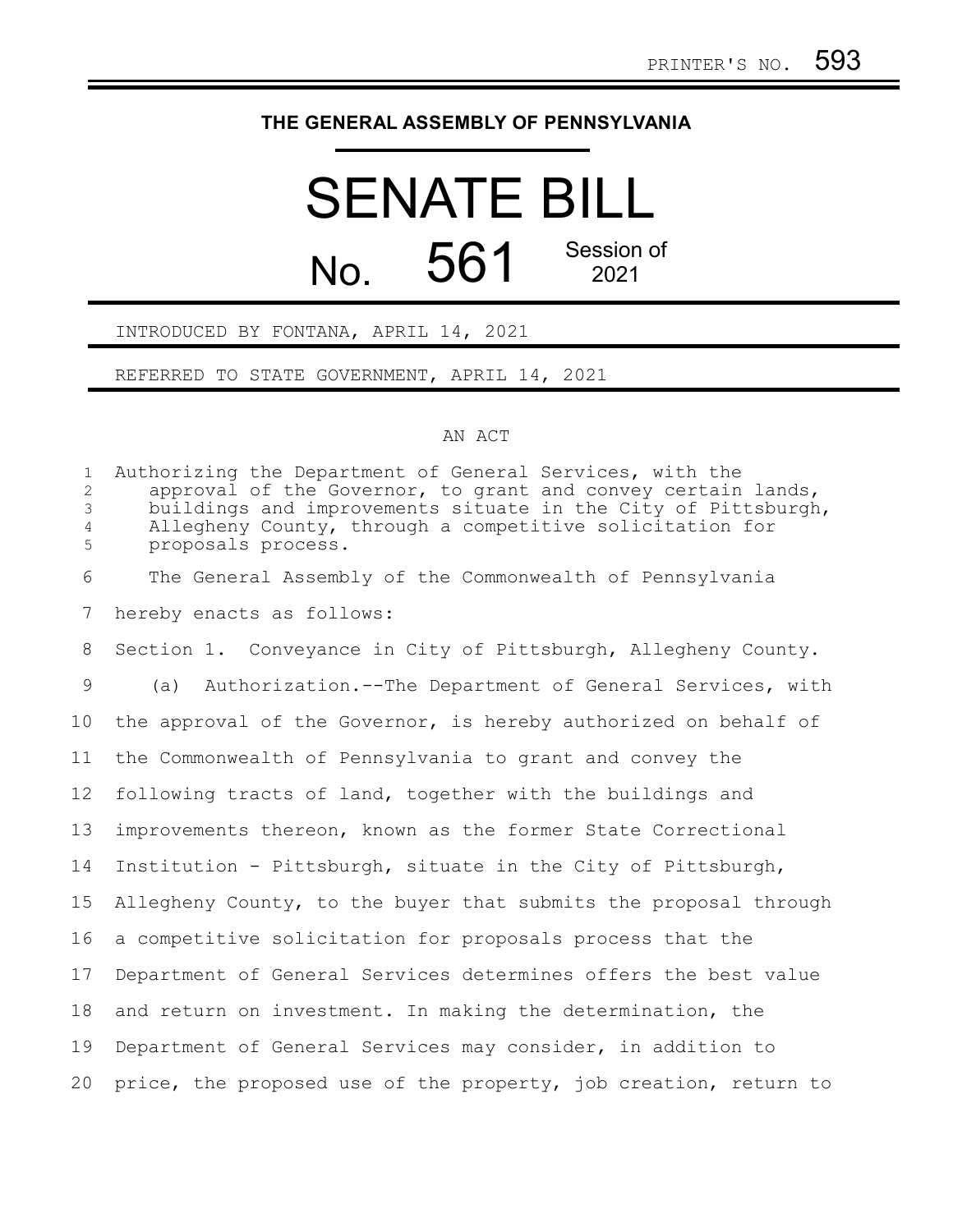the property tax rolls and other criteria specified in the solicitation documents. A competitive solicitation committee shall be established to review proposals and recommend a buyer. The competitive solicitation committee shall be comprised of the Secretary of General Services or a designee, the member of the Senate in whose district the majority of the property is located or a designee, the member of the House of Representatives in whose district the majority of the property is located or a designee and an official representative of the municipality in which the property is located. 1 2 3 4 5 6 7 8 9 10

(b) Property description.--The property to be conveyed under subsection (a) consists of two tracts of land totaling approximately 20.2736-acres, including all improvements located thereon, bounded and more particularly described as follows: ALL THOSE CERTAIN parcels of land, with improvements thereon, situate in the City of Pittsburgh, Allegheny County Pennsylvania, within the area bounded by Westhall Street, New Beaver Avenue, Doer Street and the low waterline of the Ohio River, more particularly described as follows (such descriptions not constituting a consolidation of lots): 11 12 13 14 15 16 17 18 19 20

21

#### Tract 1

BEING the lands within Tax Parcel No. 44-B-100 east of Tax Parcel No. 44-B-125, a section of the former CSX Transportation System and the following Tax Parcels: 44-B-20, 44-B-25, 44-B-26, 44-B-50, 44-B-60, 44-B-70, 44-C-60, 44-C-68, 44-C-90, 44-C-122, 44-C-124, 44-C-402, 44-G-01, 44-G-02, 44-G-20, and 44-G-298. BEGINNING at a point located at Pennsylvania State Plane South Coordinates: N 423084.50, E 1330519.44, being S 85° 05' 23" W a distance of 67.13 feet from a City of Pittsburgh monument in the sidewalk on the south side of Westhall Street, 22 23 24 25 26 27 28 29 30

20210SB0561PN0593 - 2 -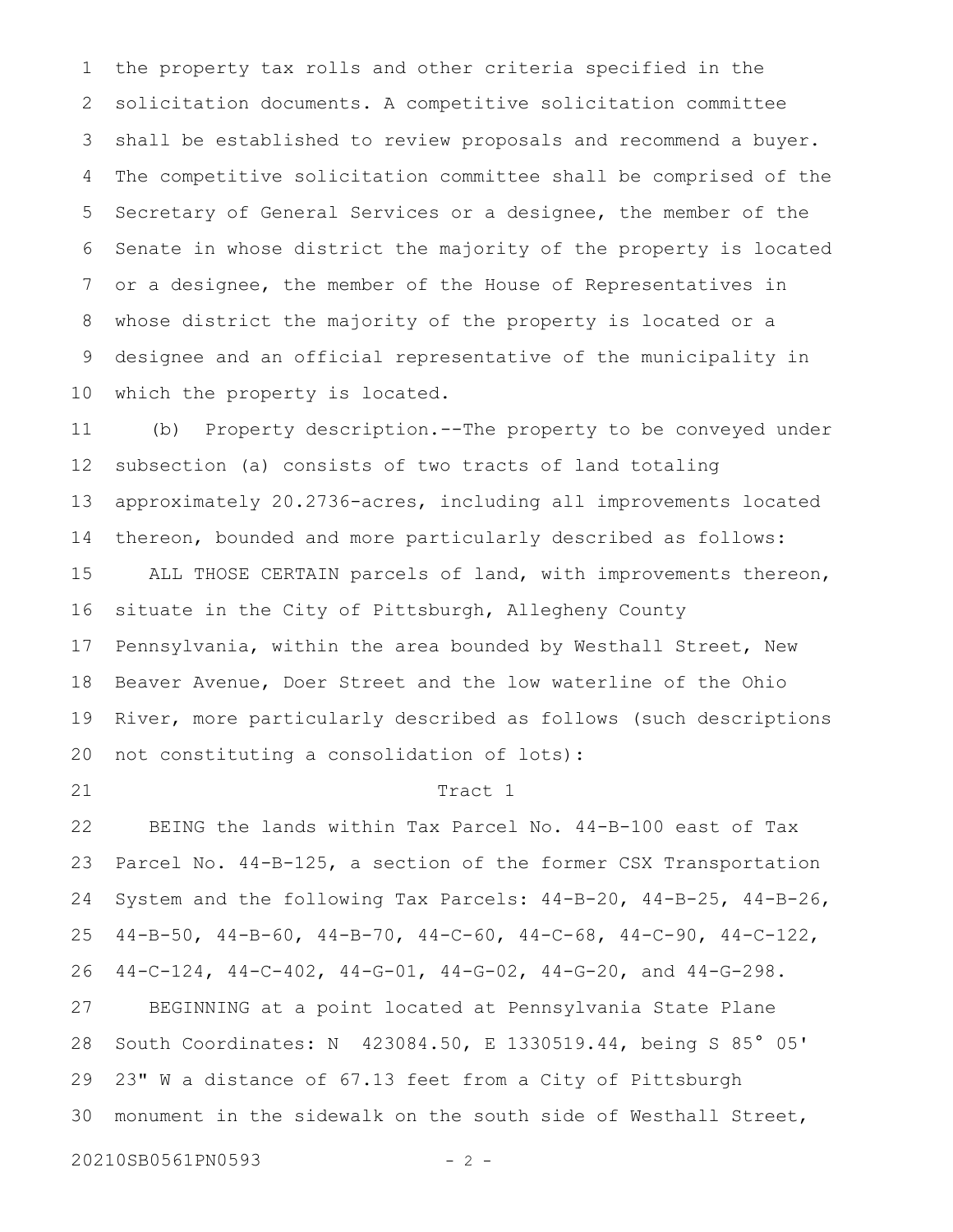said point also being on the southern right-of-way line of Westhall Street, having a width of 50 feet, and being the northeastern most corner of the line of lands now or formerly of the City of Pittsburgh, Tax ID No. 44-B-125 and previously a portion of the CSX Transportation System, and being the northwestern most corner of the lands herein described, and being the point of beginning; thence along the southern rightof-way of Westhall Street the following three courses and distances: 1 2 3 4 5 6 7 8 9

N 89° 14' 55" E a distance of 671.46 feet to a point; N 89° 14' 55" E a distance of 48.62 feet along the northern line of Tax Parcel 44-C-124 to a point; N 89° 14' 55" E a distance of 139.20 feet along the northern line of Tax Parcel 44-C-122 to a point; Thence by a curve to the right following the right-of-way transition between Westhall Street and New Beaver Avenue, having a radius of 25.00 feet, an arc length of 40.76 feet, and a chord bearing S 44° 02' 30" E a distance of 36.39 feet to a point; Thence along the right-of-way of New Beaver Avenue, having a variable width, the following five courses and distances: 10 11 12 13 14 15 16 17 18 19 20

By a curve to the left along the eastern line of Tax Parcel 44-C-122 having a radius of 722.88 feet, an arc length of 126.15 feet, and a chord bearing S 02° 19' 53" E a distance of 125.99 feet to a point; By a curve to the left along the eastern line of Tax Parcel 44-C-60 having a radius of 722.88 feet, an arc length of 82.56 feet, and a chord bearing S 10° 36' 08" E a distance of 82.52 feet to a point; By a curve to the left along the eastern line of Tax Parcel 44-C-90 having a radius of 1035.00 feet, an arc 21 22 23 24 25 26 27 28 29 30

20210SB0561PN0593 - 3 -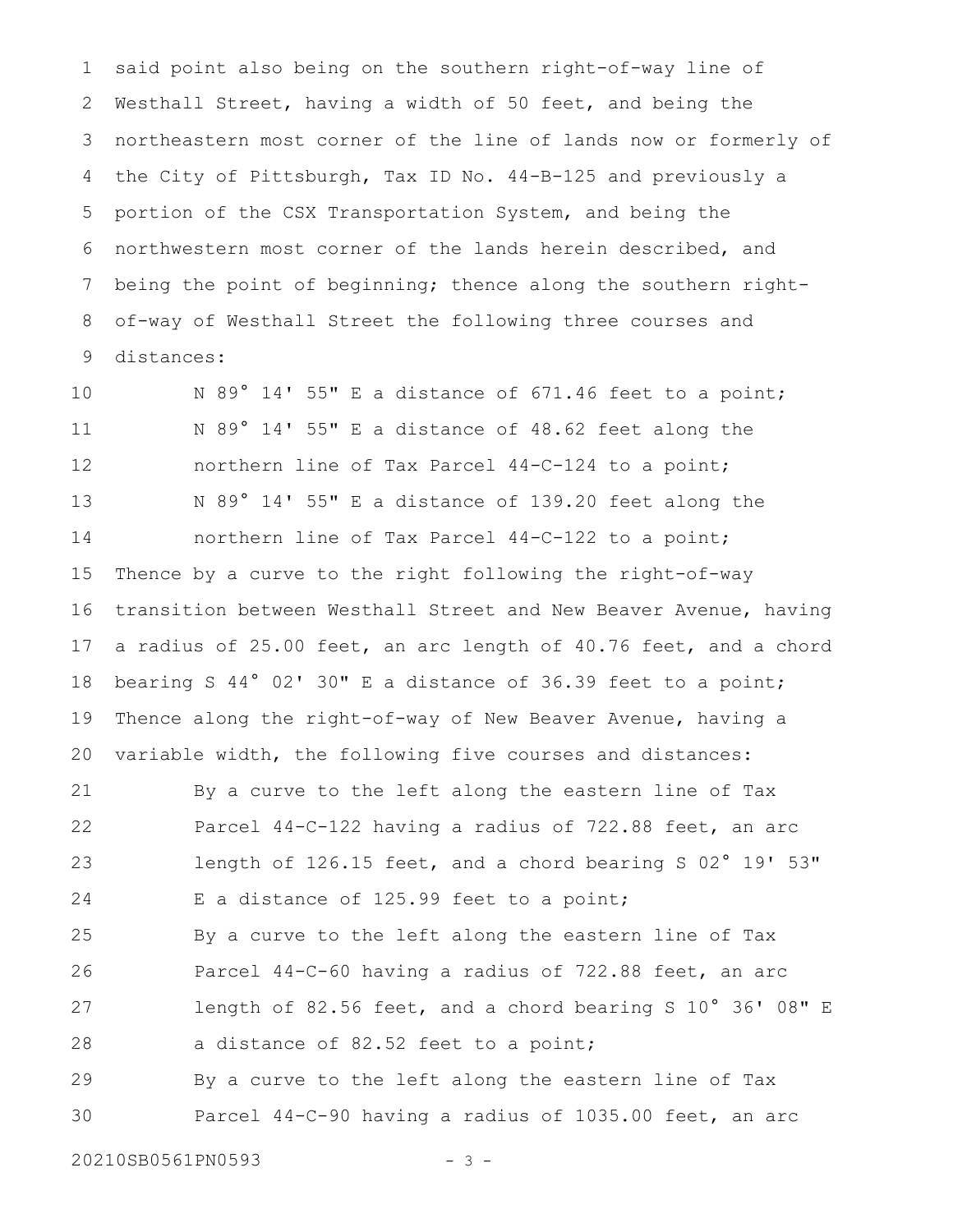length of 234.83 feet, and a chord bearing S 20° 23' 10" E a distance of 234.33 feet to a point; Continuing along the eastern line of Tax Parcel 44-C-90, S 26° 53' 10" E a distance of 227.22 feet to a point; S 26° 53' 10" E along the eastern line of Tax Parcel 44- G-20 a distance of 266.20 feet to a point; Thence by a curve to the right following the right-of-way transition between New Beaver Avenue and Doerr Street, having a radius of 25.00 feet, an arc length of 45.52 feet, and a chord bearing S 25° 16' 24" W a distance of 39.49 feet to a point; Thence along the northern right of way of Doerr Street, having a width of 50 feet, the following five courses: S 77° 25' 57" W a distance of 171.42 feet along the southern line of Tax Parcel 44-G-20 to a point; S 77° 25' 57" W a distance of 173.45 feet along the southern line of Tax Parcel 44-G-298 to a point; S 77° 25' 57" W a distance of 59.31 feet along the southern line of Tax Parcel 44-B-100 to a point; S 77° 25' 57" W a distance of 153.00 feet along the southern line of Tax Parcel 44-G-1 to a point; S 77° 25' 57" W a distance of 285.88 feet along the southern line of Tax Parcel 44-B-100 to a point; Thence along the line of lands now or formerly of the City of Pittsburgh, Tax Parcel No. 44-B-125, formerly a part of the CSX Transportation System and now functioning as a walking trail, the following three courses and distances: Thence by a curve to the right having a radius of 1117.56 feet, an arc length of 256.41 feet, and a chord bearing N 31° 29' 36" W a distance of 255.85 feet to a point; 1 2 3 4 5 6 7 8 9 10 11 12 13 14 15 16 17 18 19 20 21 22 23 24 25 26 27 28 29 30

20210SB0561PN0593 - 4 -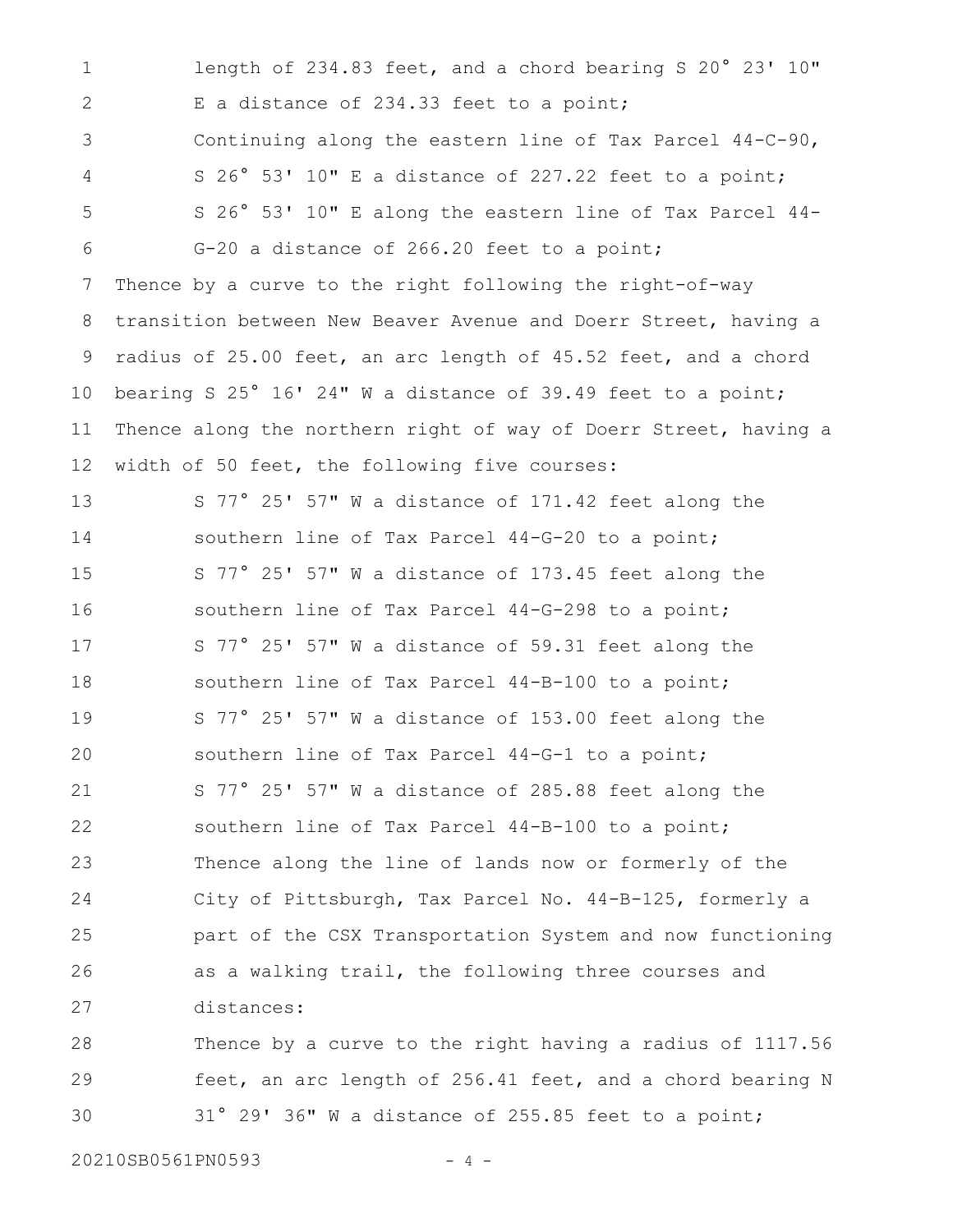Thence by a curve to the right having a radius of 1516.99 feet, an arc length of 300.34 feet, and a chord bearing N 20° 05' 33" W a distance of 299.85 feet to a point; N 12° 29' 42" W a distance of 615.58 feet to a point being the Point of Beginning. 1 2 3 4 5

Containing: 923,257 S.F. or 21.1951 Acres 6

EXCEPTING out from this description Tax Parcel No. 44-C-122, presently owned by the Commonwealth of Pennsylvania Department of Transportation, bounded and described as follows: 7 8 9

BEGINNING at a point being the northwestern corner of the lands described here, and the northeastern corner of lands now or formerly of the Commonwealth of Pennsylvania, Tax Parcel 44- C-124, and being a point of the southern right-of-way of Westhall Street, having a width of 50 feet, and being shown as 'POB 11' on the plan SCI Pittsburgh Boundary Survey of 2017; thence continuing along the Westhall Street right-of-way N 89° 14' 55" E a distance of 139.20 feet to a point; thence by a curve to the right following the right-of-way transition between Westhall Street and New Beaver Avenue, having a radius of 25.00 feet, an arc length of 40.76 feet, and a chord bearing S 44° 02' 30" E a distance of 36.39 feet to a point; thence along the right-of-way of New Beaver Avenue, having a variable width by a curve to the left having a radius of 722.88 feet, an arc length of 126.15 feet, and a chord bearing S 02° 19' 53" E a distance of 125.99 feet to a point; thence following the northern line of Tax Parcel 44-C-60, S 89° 03' 40" W a distance of 132.73 feet to a point; thence along the eastern line of Tax Parcel 44-C-122, N 13° 36' 47" W a distance of 156.80 feet to the point of beginning. 10 11 12 13 14 15 16 17 18 19 20 21 22 23 24 25 26 27 28 29

Containing 22,254 S.F. or 0.5109 Acres. 30

20210SB0561PN0593 - 5 -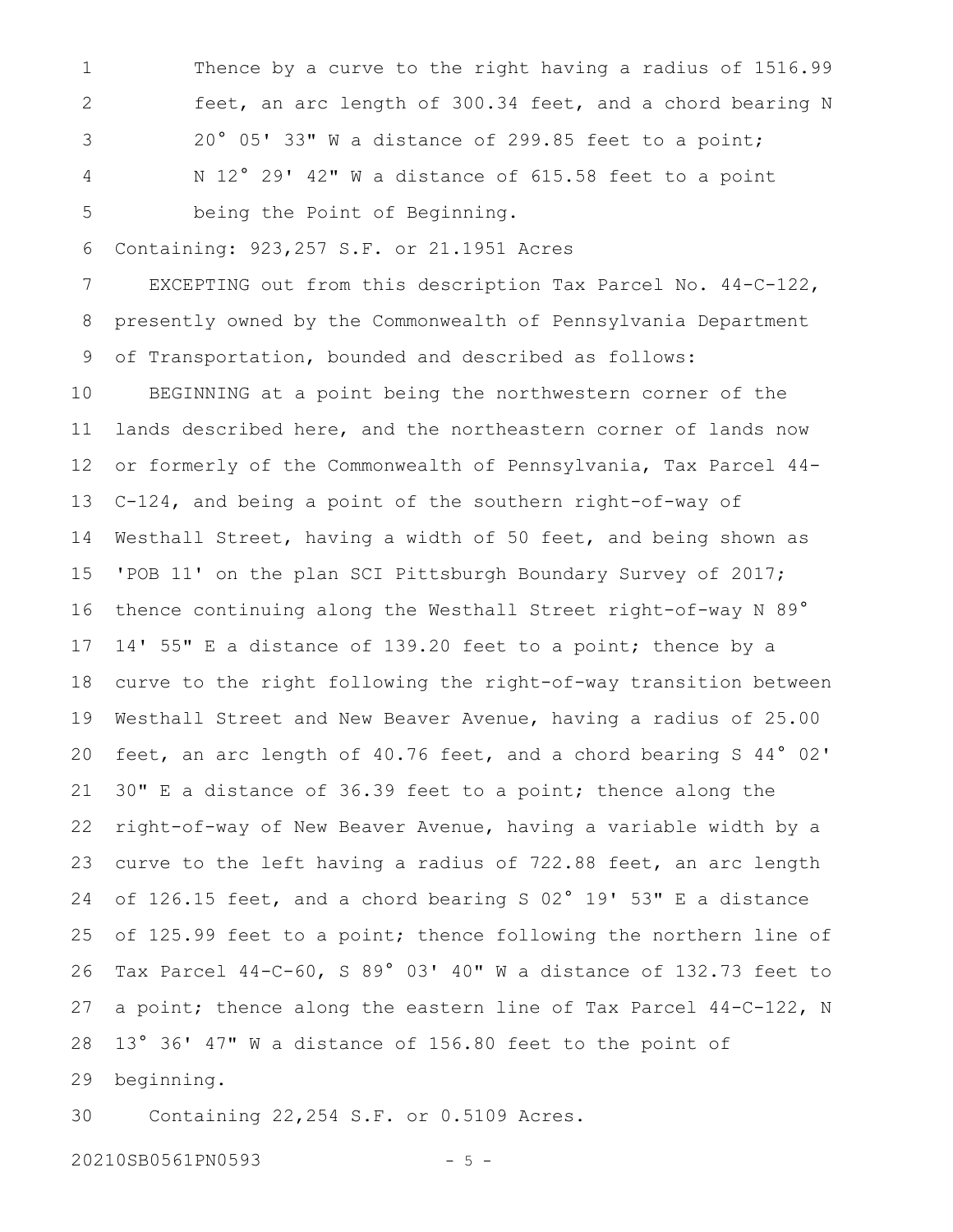ALSO EXCEPTING out Tax Parcel No. 44-G-298, presently owned by the Allegheny County Industrial Development Authority, bounded and described as follows: 1 2 3

BEGINNING at a point being the southwestern corner of the lands described here, and the southeastern corner of lands now or formerly of the Commonwealth of Pennsylvania, Tax Parcel 44- B-100, and being a point on the northern right-of-way line of Doerr Street feet, and being shown as 'POB 17' on the plan SCI Pittsburgh Boundary Survey of 2017: thence along the eastern line of Tax Parcel 44-B-100 N 12° 40' 25" W a distance of 288.20 feet to a point; thence along the southern line of Tax Parcel 44-C-68, N 77° 10' 34" E a distance of 100.00 feet to a point; thence along the southern line of Tax Parcel 44-B-100, N 77° 10' 34" E a distance of 0.30 feet to a point; thence along the western line of Tax Parcel No. 44-G-20, S 26° 53' 10" E a distance of 297.91 feet to a point; thence along the northern line of Doerr Street S 77° 25' 57" W a distance of 173.45 feet to the point of beginning. 4 5 6 7 8 9 10 11 12 13 14 15 16 17 18

Containing: 39,486 S.F. or 0.9065 Acres. 19

20

#### Tract 2

BEING the lands within Tax Parcel No. 44-B-100 bounded on the east by Tax Parcel No. 44-B-125, a section of the former CSX Transportation System, bounded on the south by the southern right-of-way line of Doerr Street having a width of 50 feet, bounded on the west by the low water line of the Ohio River, and bounded on the north by the southern right-of-way line of Westhall Street having a width of 50 feet, and more particularly described as follows: 21 22 23 24 25 26 27 28

BEGINNING at a point, being the point of beginning for Tract 1 above, located at Pennsylvania State Plane South Coordinates: 29 30

20210SB0561PN0593 - 6 -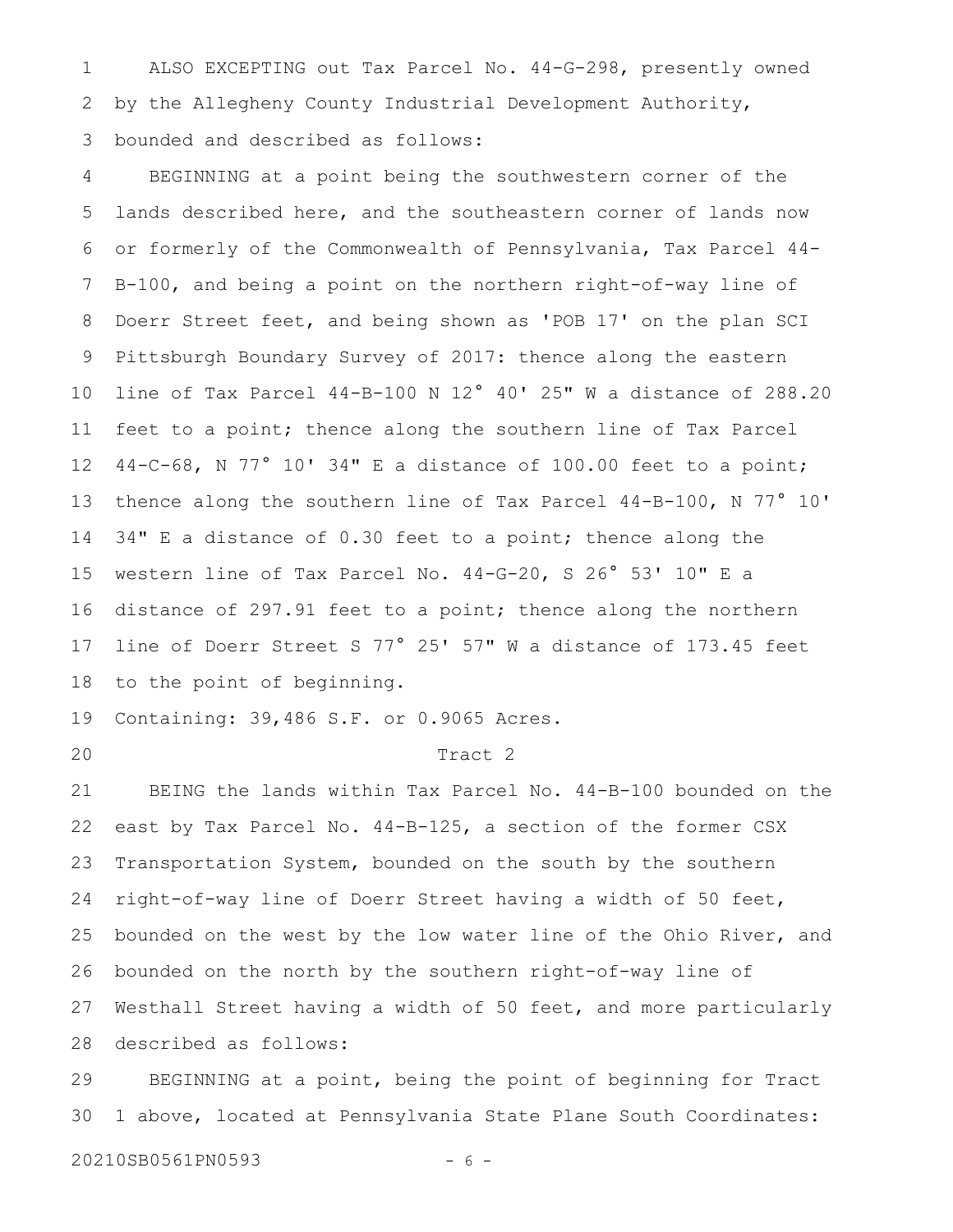N 423084.50, E 1330519.44, being S 85° 05' 23" W a distance of 67.13 feet from a City of Pittsburgh monument in the sidewalk on the south side of Westhall Street, thence from the Tract 1 point of beginning, S 89° 14' 55" W a distance of 15.32 feet from to the true point of beginning for Tract 2, also being located at Pennsylvania State Plane South Coordinates: N 423084.30, E 1330504.12, and being the northeastern most corner of the lands herein described, and being a point on the southern right-of-way line of Westhall Street, having a width of 50 feet, and being the northwestern most corner of the line of lands now or formerly of the City of Pittsburgh, Tax ID No. 44-B-125 previously a portion of the CSX Transportation System; thence from said True Point of Beginning along the western line of Tax Parcel No. 44-B-125 the following three courses and distances: S 12° 29' 42" E a distance of 617.49 feet to a point; 1 2 3 4 5 6 7 8 9 10 11 12 13 14 15

By a curve to the left having a radius of 1525.63 feet, an arc length of 304.93 feet, and a chord bearing S 20° 02' 59" E a distance of 304.43 feet to a point; By a curve to the left having a radius of 1132.93 feet, an arc length of 308.48 feet, and a chord bearing S 32° 43' 45" E a distance of 307.52 feet to a point; Thence along the southern right-of-way line of Doerr Street, having a width of 50 feet, S 77° 25' 57" W a distance of 27.99 feet to a point; 16 17 18 19 20 21 22 23 24

Thence along the low water line of the Ohio River the following four courses and distances: 25 26

By a curve to the right having a radius of 1806.62 feet, an arc length of 561.64 feet, and a chord bearing N 26° 06' 33" W a distance of 559.38 feet to a point; N 12° 23' 51" W a distance of 265.87 feet to a point; 27 28 29 30

20210SB0561PN0593 - 7 -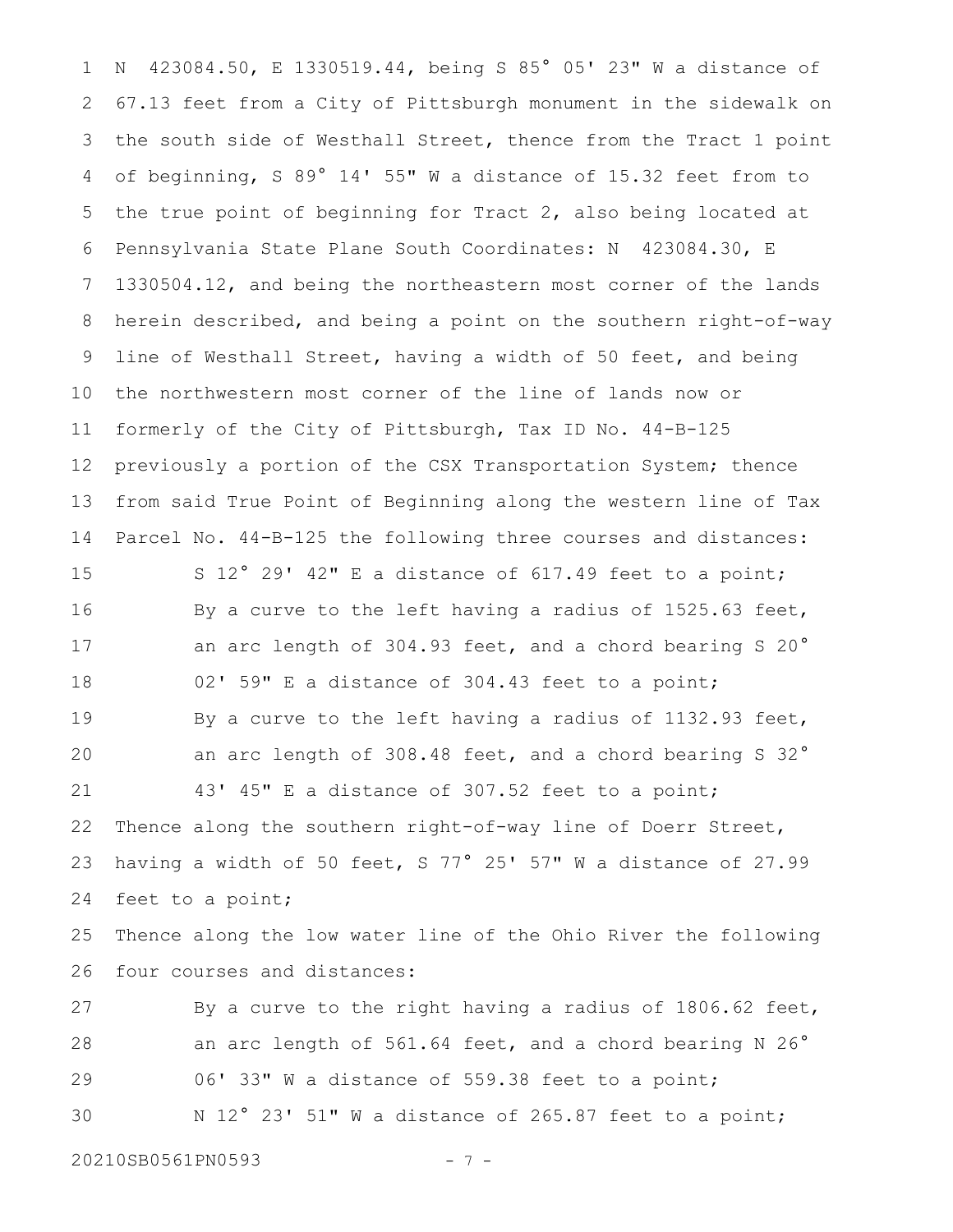N 14° 11' 44" W a distance of 265.28 feet to a point; By a curve to the left having a radius of 356.28, an arc length of 153.59 feet, and a chord bearing N 28° 44' 29" W a distance of 152.41 feet to a point; Thence along the southern right-of-way line of Westhall Street, having a width of 50 feet, N 89° 14' 55" E a distance of 64.69 feet to a point being the true point of beginning Containing: 21,603 S.F. or 0.4959 Acres. Total of Tract 1 and Tract 2 is 944,860 S.F. or 21.6910 Acres. Total of Tract 1 and Tract 2 (Less 44-C-122 and 44-G-298) is 883,120 S.F. or 20.2736 Acres. Bearings based on the Pennsylvania State Plane South Coordinate System. This description prepared by Paul J. Neff, PLS of Pedersen & Pedersen, Inc., based on the 2017 survey for DGS SCI as shown on the plan SCI Pittsburgh Boundary Survey of 2017. These descriptions do not constitute a Lot Consolidation of the Commonwealth's properties. 1 2 3 4 5 6 7 8 9 10 11 12 13 14 15 16 17

(c) Conditions.--The following apply: 18

(1) The conveyance authorized under this section shall be made under and subject to the condition, which shall be contained in the deed of conveyance, that no portion of the property conveyed shall be used as a licensed facility, as defined in 4 Pa.C.S. § 1103 (relating to definitions), or any other similar type of facility authorized under State law. The condition shall be a covenant running with the land and shall be binding upon the grantee, its successors or assigns. Should the grantee, its successors or assigns permit any portion of the property authorized to be conveyed by this act to be used in violation of this subsection, the title shall immediately revert to and revest in the grantor. 19 20 21 22 23 24 25 26 27 28 29 30

20210SB0561PN0593 - 8 -